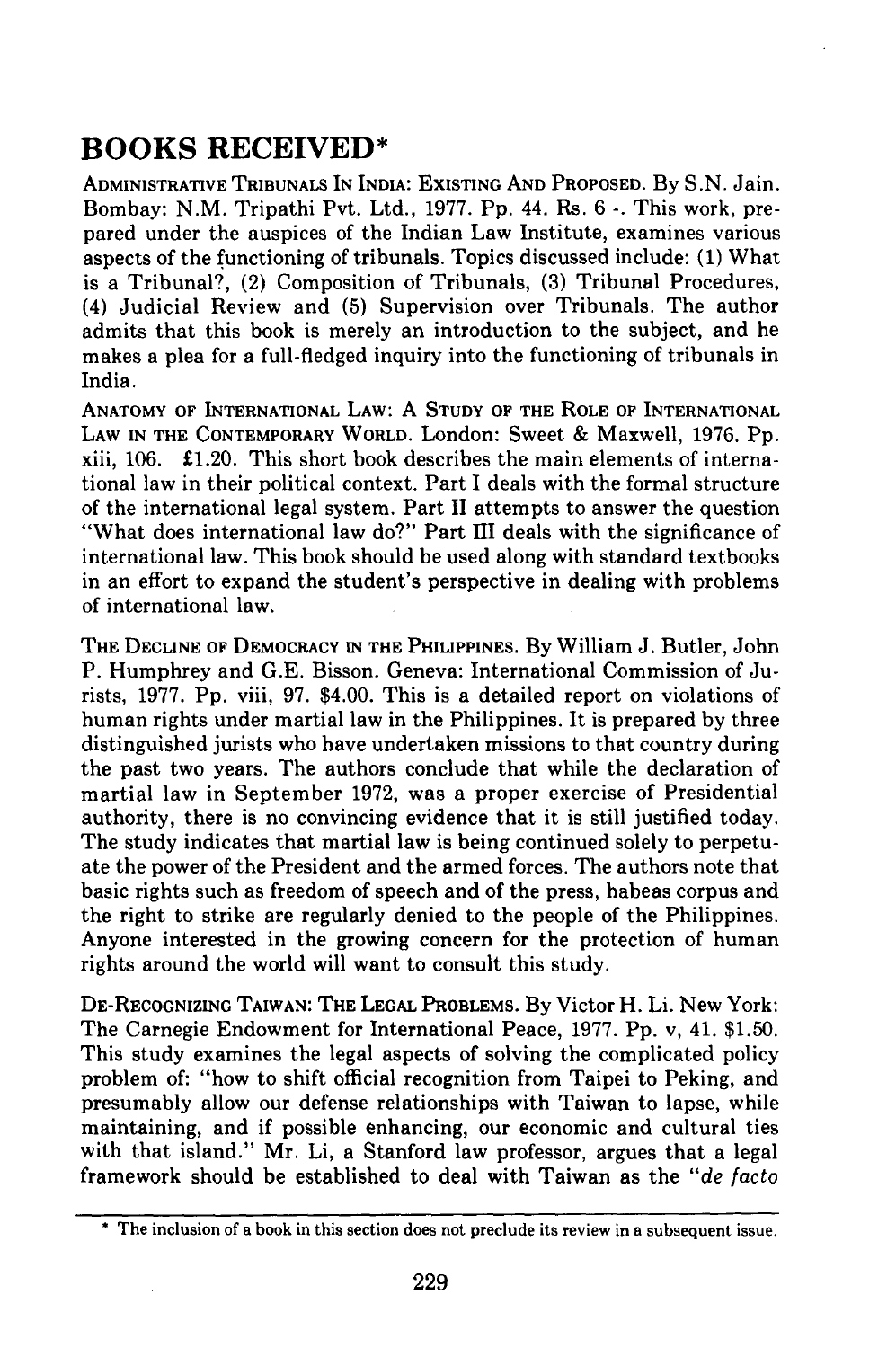government of an entity having international personality" in order to permit continued economic and non-economic dealings after the withdrawal of de jure recognition. Keeping these channels open is very important, for in the trade field, loans, guarantees and direct private investment are involved; while in the field of private rights, the emphasis is on matters such as travel and emigration. Finally, the author argues that no portion of executive orders or congressional legislation should employ the term "severance of diplomatic relations" in characterizing changes in the level or form of intergovernmental representation.

FAMILY LAW IN **THE** REPUBLIC OF IRELAND. By A. Shatter. Dublin: Wolfhound Press, 1977. Pp. xxxix, 360. £11.00. See review supra, at 229.

THE IMPACT OF INTERNATIONAL ORGANIZATIONS ON LEGAL **AND** INSTITUTIONAL CHANGE **IN** THE DEVELOPING COUNTRIES. By International Legal Center. New York: Multiprint, Inc. Pp. 275. This book resulted from a jointly sponsored Carnegie Endowment for International Peace-International Legal Center study begun in 1970 to inquire into the process by which public international organizations deal with developing countries. The bulk of this report consists of an objective scientific inquiry into the impacts of the World Bank and the International Labor Organization on legal and institutional change in Colombia and Turkey. The authors of the chapters on the two organizations discuss the general modalities of these impacts. The authors of the country studies assess the impacts on their particular countries. A section called "General Observations" attempts to draw together insights and findings of the studies and sets forth their significance for present-day policies having to do with development and responsible government in an interdependent world.

**LEGAL ASPECTS** OF THE **ARAB** BOYcoTr. Edited by Norman Vander Clute. New York: Practicing Law Institute, 1977. Pp. 328. \$20.00. This is a course handbook designed to serve as an educational supplement to programs conducted by the Practicing Law Institute. The book begins with a historical discussion of the Arab boycott of Israel and then proceeds to examine tax, antitrust and other aspects of the boycott issue. The study also considers how the Export Administration Act and various state laws affect the boycott. As a general survey of this complex problem, this handbook should prove to be a valuable reference manual to both attorneys and other students of this issue.